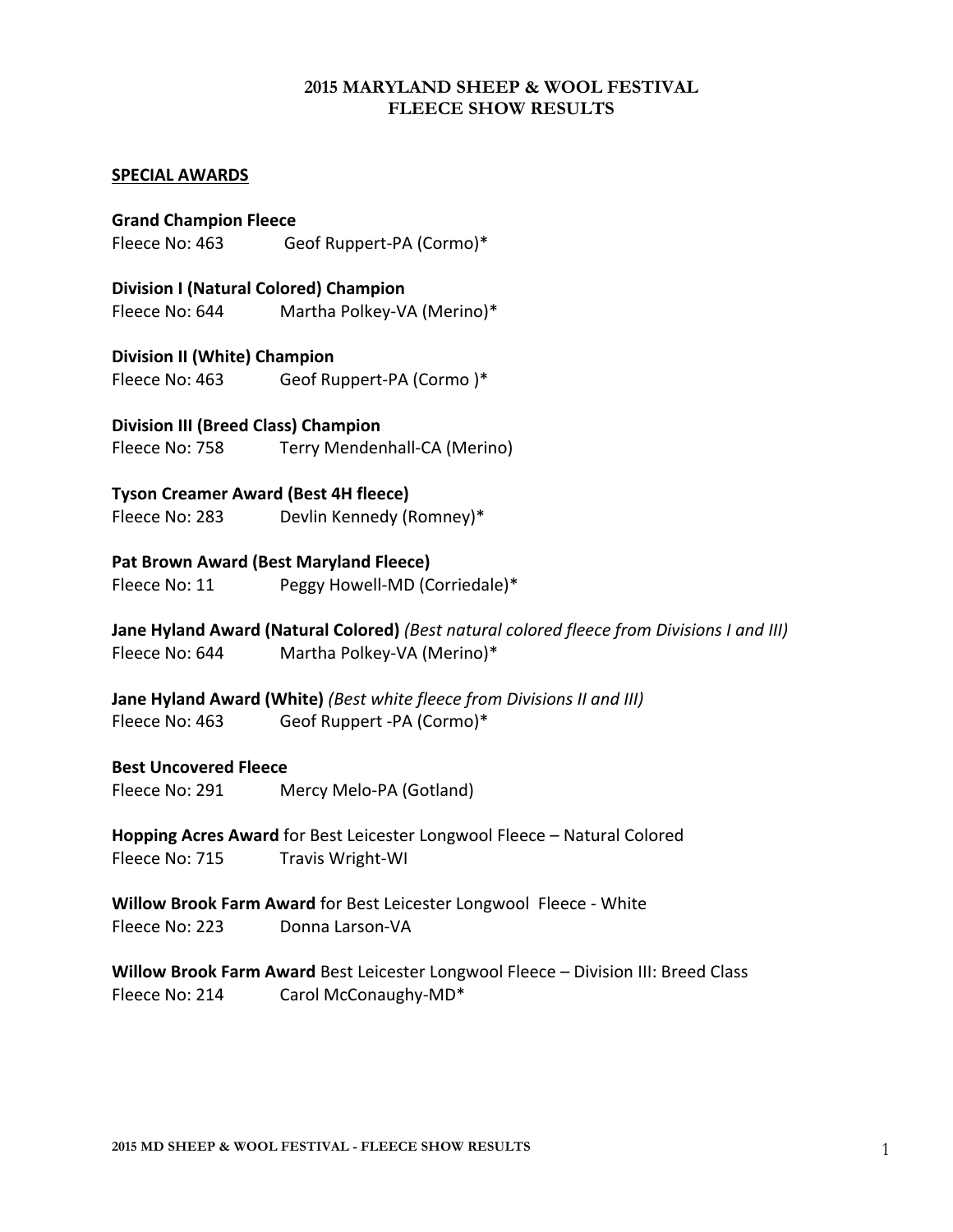## **I-A NATURAL COLORED FINE WOOL**

| $1 - 644$        | Martha Polkey - VA (Merino)        |
|------------------|------------------------------------|
| $2 - 733$        | Iris Eppley - OH (Merino cross)    |
| $3 - 731$        | Iris Eppley - OH (Merino cross)*   |
| $4 - 169$        | Andrew Lanning - OH (Merino cross) |
| Hon - Mention: 2 | Kim Harrison - VA (Merino cross)*  |

## **I-B NATURAL COLORED MEDIUM WOOL**

| 1 - 734            | Iris Eppley - OH (Corriedale cross)*         |
|--------------------|----------------------------------------------|
| $2 - 553$          | Robin Nistock - NY (Border Leicester cross)* |
| $3 - 455$          | Bernadine Barr - WV (Romeldale X)*           |
| $4 - 168$          | Andrew Lanning - OH (Corriedale)             |
| Hon - Mention: 554 | Robin Nistock - NY (Border Leicester cross)* |
|                    |                                              |

#### **I-C NATURAL COLORED LONG WOOL**

| 1 - 291            | Mercy Melo - PA (Gotland)                       |
|--------------------|-------------------------------------------------|
| $2 - 378$          | Elissa Henderson - PA (Border Leicester cross)* |
| $3 - 216$          | Richard Larson - VA (Leicester Longwool)        |
| $4 - 215$          | Richard Larson - VA (Leicester Longwool)        |
| Hon - Mention: 295 | Mercy Melo - PA (Gotland)                       |

#### **I-D NATURAL COLORED DOUBLE COATED**

| Laura Johnstone Wilson - MD (Shetland)<br>1 - 252 |  |  |
|---------------------------------------------------|--|--|
|---------------------------------------------------|--|--|

- 2 660 Janet Ottenwaelder MD (Shetland)\*<br>3 215 Laura Johnstone Wilson MD (Shetla
- Laura Johnstone Wilson MD (Shetland)
- 4 659 Janet Ottenwaelder MD (Shetland)\*

## **DIVSION – II A** - WHITE FINE WOOL

| $1 - 463$          | Geoff Ruppert - PA (Cormo X)*         |
|--------------------|---------------------------------------|
| $2 - 761$          | Terri Mendenhall - CA (Merino)        |
| $3 - 642$          | Martha Polkey - VA (Merino)*          |
| 4 - 272            | Nancy Taylor Peters - MD (Romeldale)* |
| Hon - Mention: 560 | Marla Keller - MD (Cormo)*            |

#### **DIVISION II-B WHITE MEDIUM WOOL**

| 1 - 464            | Geoff Ruppert - PA (Corriedale)*                |
|--------------------|-------------------------------------------------|
| $2 - 111$          | Peggy Howell - MD Corriedale *                  |
| $3 - 269$          | Nancy Taylor Peters - MD (Romeldale cross)*     |
| $4 - 115$          | Margie Smith - PA (Blue Faced Leicester cross)* |
| Hon - Mention: 114 | Margie Smith - PA (Blue Faced Leicester cross)* |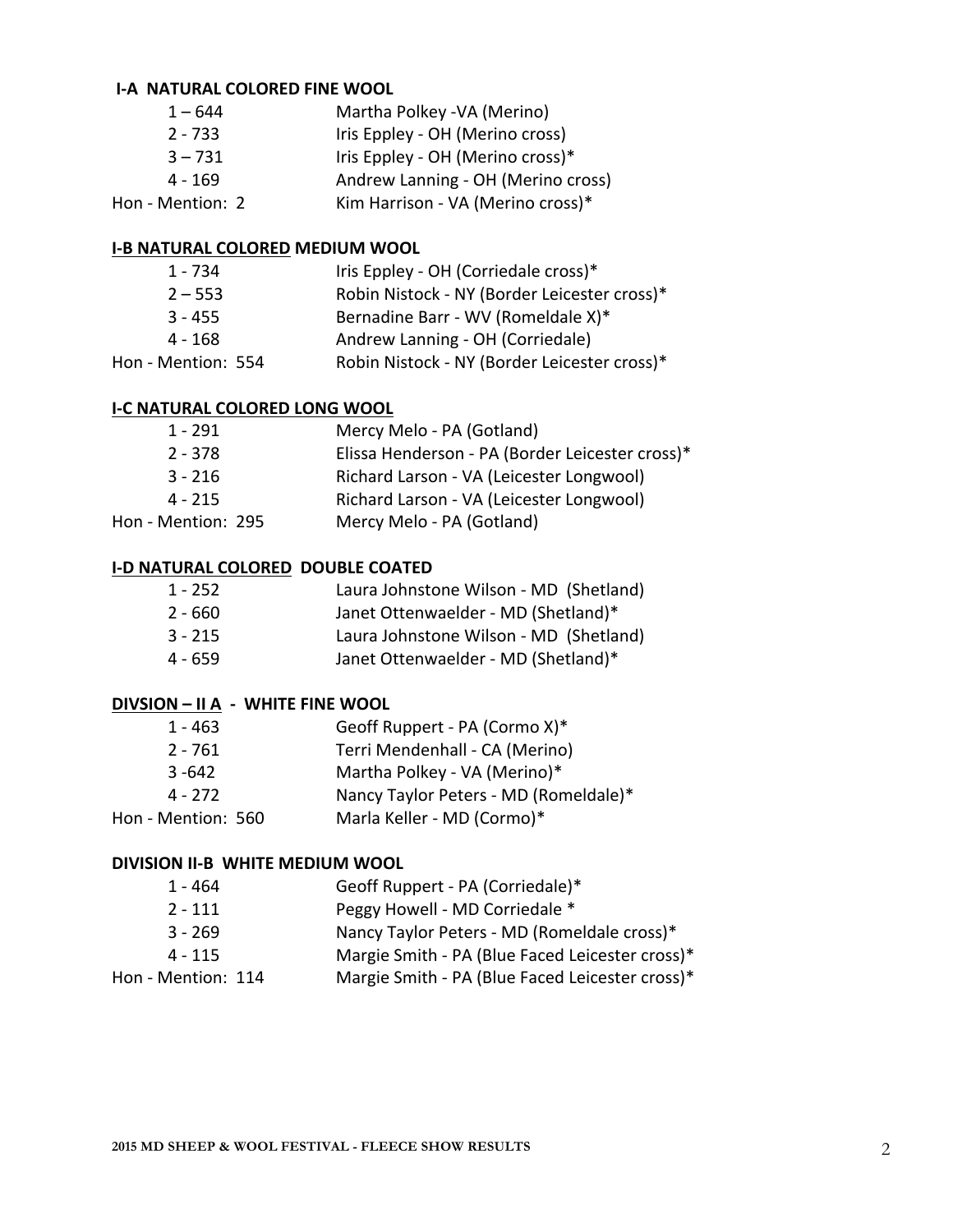# **DIVISION II-C WHITE LONG WOOL**

| $1 - 505$           | Carmeron Mackay-Smith - VA (Romney cross)       |
|---------------------|-------------------------------------------------|
| $2 - 461$           | Tracy Sands - PA (Romney cross)*                |
| $3 - 461$           | Harry Barr-WV (Romney cross)*                   |
| 4 - 131             | Jennifer J. Smith - MD (Border Leicester cross) |
| Hon - Mention: #869 | Marcia Heath Haggie - MD (Border Leicester)     |

# **DIVISION II-D WHITE DOUBLE COATED**

| $1 - 254$           | Laura Johnstone-Wilson - MD (Shetland) |
|---------------------|----------------------------------------|
| $2 - 253$           | Laura Johnstone-Wilson - MD (Shetland) |
| $3 - 767$           | Kenneth Grimes - OH (Shetland)         |
| 4 - 768             | Kenneth Grimes - OH (Shetland)         |
| Hon - Mention: #661 | Janet Ottenwaelder - MD (Shetland)*    |

# **DIVISION III -BREED CLASSES**

| <b>Blue-Faced Leicester</b> |                        |
|-----------------------------|------------------------|
| $1 - 113$                   | Margie Smith-PA*       |
| $2 - 112$                   | Margie Smith-PA*       |
| <b>Border Leicester</b>     |                        |
| $1 - 130$                   | Jennifer Smith-MD      |
| $2 - 374$                   | Tracy Sands-PA*        |
| Coopworth                   |                        |
| $1 - 721$                   | Rick Bontz-MD*         |
| $2 - 754$                   | Debbie Martzall-WV     |
| Cormo                       |                        |
| 1 - 234                     | John Bostek-PA*        |
| $2 - 129$                   | Richard Peterman-PA*   |
| <b>Corriedale</b>           |                        |
| $1 - 128$                   | Richard Peterman-PA*   |
| $2 - 649$                   | Julie Helms-PA*        |
| <b>Cotswold</b>             |                        |
| $1 - 172$                   | Christine Crossman-NY* |
| $2 - 171$                   | Christine Crossman-NY* |
| Gotland                     |                        |
| $1 - 939$                   | Cecelia Kope-VA        |
| $2 - 82$                    | Christina Ahlseen-PA*  |
| <b>Icelandic</b>            |                        |
| $1 - 855$                   | Candise Fountain-VA*   |
| <b>Jacob</b>                |                        |
| $1 - 595$                   | Jo Ann Laughlin-NJ*    |
| $2 - 870$                   | Robbie Svoboda-MD*     |
| Leicester Longwool          |                        |
| $1 - 715$                   | Travis Wright-WI       |
| $2 - 58$                    | Anne Camper-MT         |